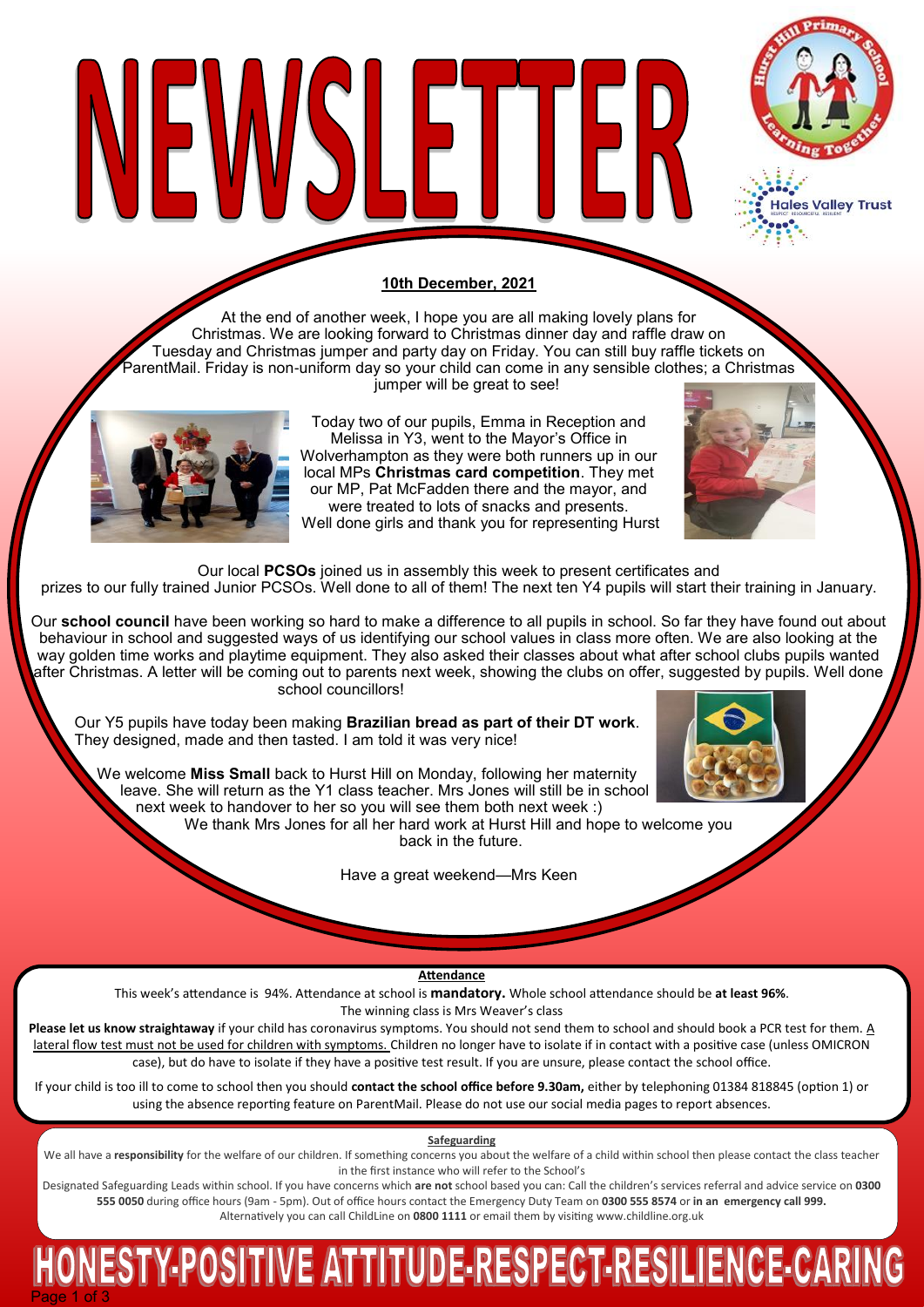*Hurst Hill Primary School, Paul Street, Coseley, Bilston, WV14 9AJ Tel: 01384 818845 Twitter @HurstHillTweets Facebook Hurst Hill Primary*

#### **POSITIVE ATTITUDE**

We have been trying really hard with our **reading on MyOn.** 

#### **Below is the word count for each class**

Year 2– 11,542 Year 3–25,101 Year 4– 67,224 Year 4/5– 135,139 Year 5– 112,870 Year 6– 355,553

#### This week's **Century** stars are:

Abdullah, Vivaan, Alfie, Courtney & Charlie **Well done!** 

#### **DIARY DATES**

**Tuesday 14th December**– Christmas dinner and hamper draw

**Friday 17th December**—End of term. Class parties and Xmas jumper day.

**INSET Dates:** Tuesday 4th January, Monday 28th February and Friday 27th May

**Tuesday 4th January-** INSET day

**Wednesday 5th January–** Reception to year 6 return

**Friday 7th January**– New nursery children settling in session 8.45-11.30

**Monday 10th January**– Nursery children return

#### **RESPECT**

**Star Pupils of the week** show our school values of honesty, positive attitude, resilience, respect and caring.

**Nursery–** Maja for caring for others

**Reception**– Liam for a positive attitude to learning

**Year 1–** Kian for a positive attitude to reading and writing

**Year 2**—William-Lee for caring in class

**Year 3**— Tillie for resilience in learning

**Year 4**— Skye for caring for others

**Year 4/5–** Evie for a positive attitude to learning

**Year 5—**Lilymai for resilience in maths

**Year 6–** Luke for caring for others

#### **RESILIENCE**

**We are running weekly class battles on Times Tables Rock Stars. The winning classes this week are:**

3SW, 5MJ and 4/5JW

#### **HONESTY**

**We use house-points at Hurst Hill to reward pupils for following our school rules and values. This week our house point totals are:**

**Ruby– 213 Diamond-248 Emerald – 241 Sapphire— 226 Well done to this week's winners– Diamonds!**

### **CARING**

On 10 December we observe **Human Rights Day** – the anniversary of the adoption of the Universal Declaration of Human Rights.

Make a list of 5 things you like and 5 you don't. then compare it with someone in your family. Are your lists the same? It's okay, we're allowed to have different opinions! Talk about the importance of different views and beliefs.

November and December are important months for many religions. Can you think of some festivals and events that take place at this time? You could research safely online.

Imagine you are part of your **School Council**. What ideas do you have to make sure your school listens to the thoughts and respects the beliefs of all children? Could your school do more to celebrate different religions and beliefs? Tell your school councillor.

**Article 14 is all about your beliefs and how they are shaped.** Every child has the right to think and believe what they choose and also to practise their religion, as long as they are not stopping other people from enjoying their rights. Try giving a moment to one or more of these philosophical questions.

- What does it mean to live a good life?
- Should you forgive others?
- Is it better to do what you think is right or to follow the rules?
- Is a human life more valuable than a rat's?

ESTY-POSITIVE ATTITUDE-RESPECT-RESILIENCE-CARING Page 2 of 3